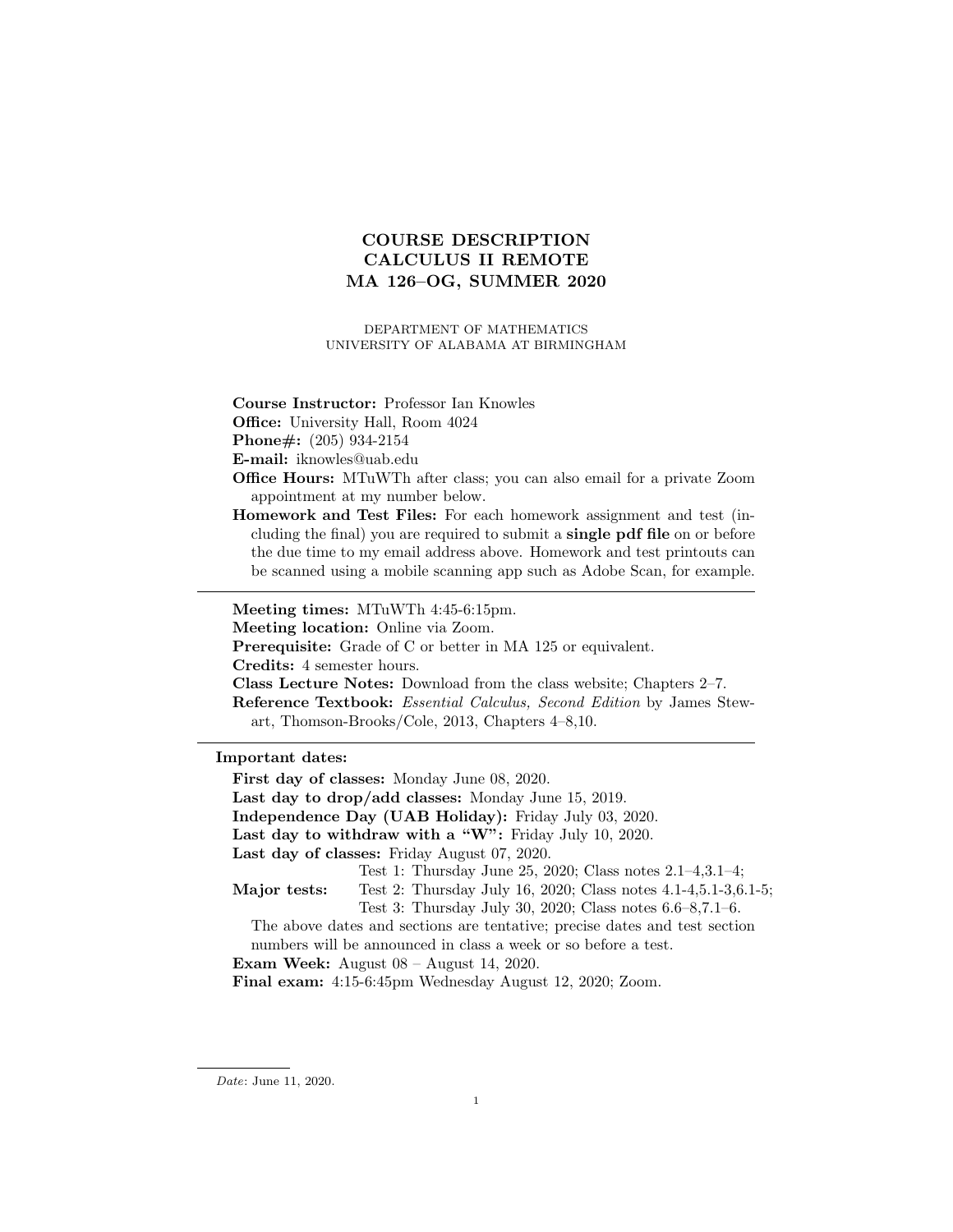#### 2 DEPARTMENT OF MATHEMATICS UNIVERSITY OF ALABAMA AT BIRMINGHAM

## Course policies.

- Please make sure that you are able to receive e-mail through your Blazer-ID account. Official course announcements may be sent to that address.
- If you are contacted by the Early Alert Program, consider taking advantage of their services; see Student Resources on the Blazernet website.
- For disability accommodations contact DSS at 934-4205 or at  $dss@uab.edu$ .
- The lowest weekly homework grade will be dropped to account for any missed assignments due to illness or any other circumstance.
- If a test is missed due to a serious verifiable circumstance or official university business, the test grade will be replaced with the properly rescaled final exam score. You must advise the instructor of such circumstances at the earliest possibility before the exam takes place.
- While calculators that do not have access to the internet are permitted, no books or notes will be allowed during the tests, except that one  $8.5'' \times 11''$ sheet of your own construction may be used in each test/final.

#### Methods of teaching and learning.

- 35 90-minute class meetings consisting of lectures and discussions of examples and homework problems. Time for three in-class tests is included.
- Students are expected to undertake at least 15 hours of private study and homework per week during the term.
- The Thursday class is devoted to a weekly in-class tutorial designed to provide you with one-on-one assistance with the homework assignment for the week. Steven Redolfi, a mathematics department graduate student will assist in these tutorials. The assignments are always due on Friday of each week. Late submissions will be graded for correctness, but will not count toward the course score.
- During test weeks, the test will be on Thursday and the Wednesday class will be used in similar fashion as a tutorial for your test review problems, which I will distribute at least a week before each test.

## Aims of the course.

Upon successful completion of the course a student

- understands the concept of definite integral;
- is able to apply the definite integral to find volumes, work, and arc length;
- knows the basic techniques of integration;
- is able to apply Calculus concepts to problems in Physics and Engineering;
- understands the concept of a vector, can perform basic vector calculations, and is able to use vectors to describe lines and planes in space;
- understands the concept of vector-valued functions, and is able to use vector functions to describe parametric curves, tangent vectors and velocity;
- is able to determine the convergence/divergence of improper integrals, sequences, and infinite series; and
- can find power series representations of functions and use them for approximation, evaluation of integrals, and limits.

The understanding of a concept is demonstrated by an ability to solve pertinent problems related to that concept.